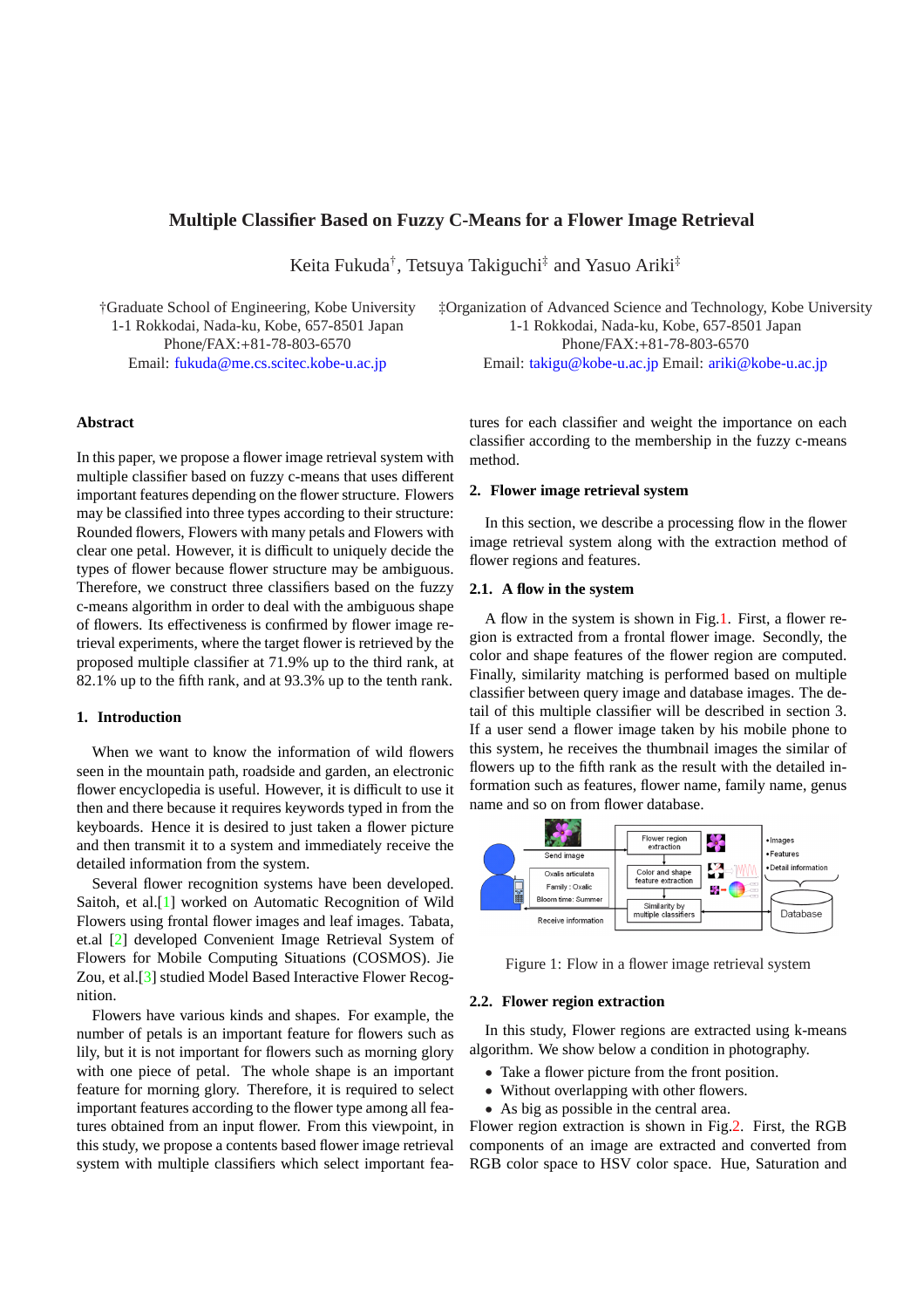

Figure 2: Flow of flower region extraction

Value are clustered using k-means algorithm respectively. Six centroids are computed for each *H*, *S* and *V*. Consequently, he number of centroids is 18 in total. After all centroids are fixed by k-means algorithm, 6 color regions are selected as flower region candidates (red, yellow, cyan, blue, magenta and white). A large color region locating at near center is selected as flower region among the candidates. For this purpose, new measure *E* is computed for each candidate region as follows: ρ

$$
E = \frac{\rho}{\sigma} \tag{1}
$$

where  $\rho$  is the number of pixels in the candidate region and  $\sigma$  is the pixel distribution from center of the image defined as follows:

$$
\sigma = \frac{1}{\rho} \sum_{s \in S} d(s) \tag{2}
$$

where *S* is the pixels in the candidate region and  $d(s)$  is Euclidean distance from the center of the image to the pixel *s*. The larger and the closer to the center the candidate region is, the larger the value *E* is. Among candidate regions, the flower region is decided as a region with maximum values of *E*, indicating the big and central region.The flower region and its binarized images are output. Then the color and shape features are computed on them.

## **2.3. Features extraction**

#### *2.3.1. Color features*

The color values of the flower image are given in the RGB color space. They are converted into the HSV space. Then the HS space is divided into 100 segments, where the distribution is computed using the pixel values on the flower region as shown in Fig.3. The distribution is used as the color features  $C_n(i)$ , where *i* is flower image number and *n* is dimension.



Figure 3: HS color space

#### *2.3.2. Shape features*

Shape features are defined on the contour of the flower region. Euclide distance  $d_k$  is computed from the center of gravity *G* of the flower region to the contour pixel *contk*. A waveform shown in Fig.4 is obtained, where the x-axis is the accumulated perimeter length and the y-axis is the distance to the center. The waveform is transformed into frequency domain by Fourier transform as follows:

$$
d_k = f(cont_k), (k = 1, 2, ...N)
$$
 (3)

$$
F_n = \sum_{k=1}^{N} d_k \exp\left(\frac{-2\pi i k n}{N}\right)
$$
 (4)

Then, the shape feature  $S_l(i)$  is defined as 30 dimensional power spectrum in low-frequency range. Fig. 5 shows an example of shape feature which is different depending on the each classifier. It is described in section 3.3



Figure 4: One dimension contour graph



Figure 5: Power spectrum graph

### **2.4. Recognition**

Similarity matching is performed based on the multiple classifier described below.

### **3. Multiple classifier**

Flowers are classified into three types according to their structure: "gamopetalous", "many petaled" and "a single petaled". For each types, a related classifier is constructed based on the difference of flower structure. The method we employed to classify the database images as well as query image into three types is Fuzzy C-means clustering, because flowers have various structures and it is difficult to decide one structure clearly. We allow them to belong to many classes (i.e. membership). The degree of membership of the query image to each defined structure in Fuzzy C-means clustering is used to weight the similarity computed at each classifier. Linearly-coupled similarity matching of 3 classifiers is finally the similarity for the query image.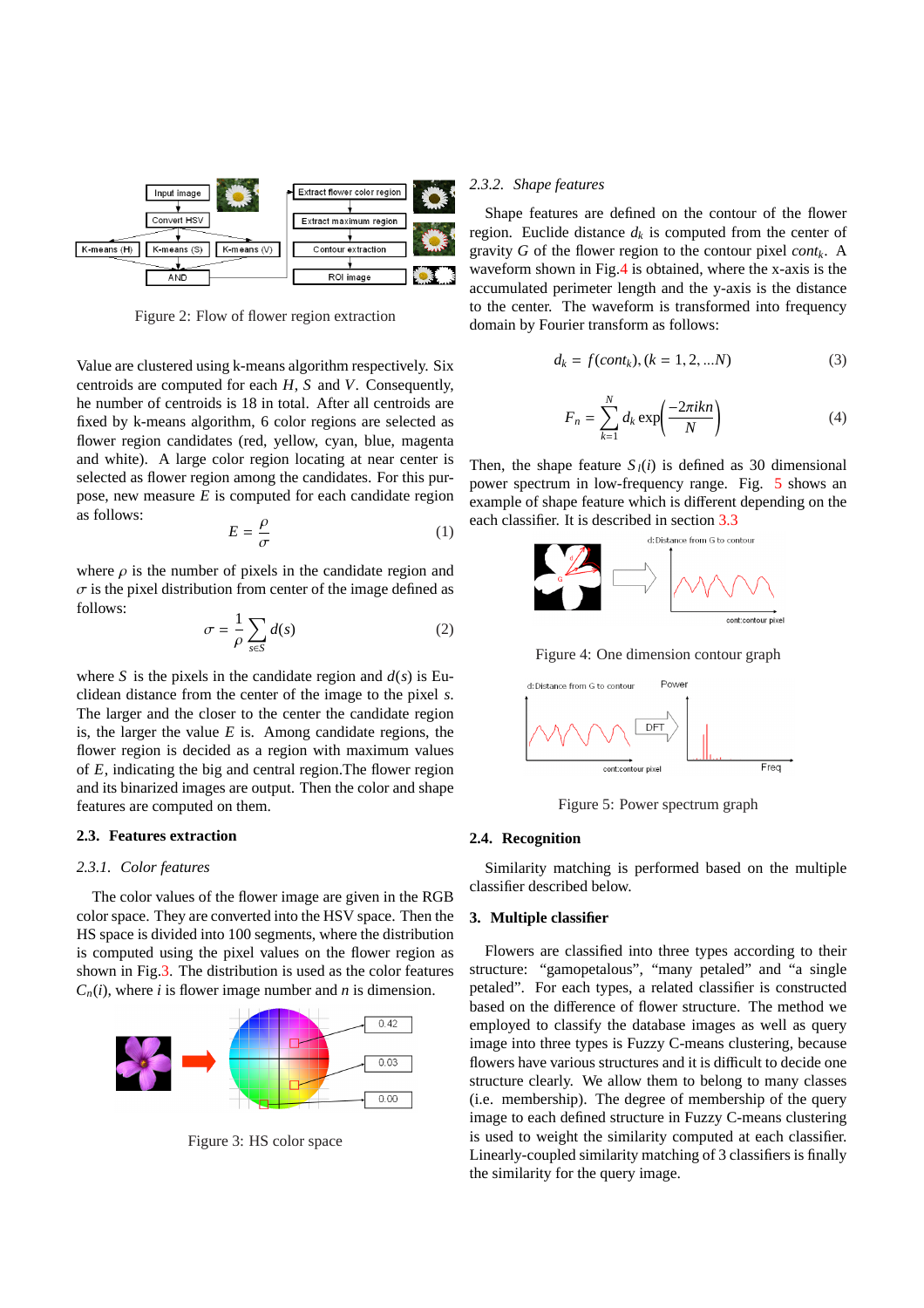### **3.1. Classification based on structure**

Average and entropy of power spectrum are computed from shape feature  $S_l(i)$ . Compactness =  $4\pi S/L^2$  is computed from the binary image of the flower regions. Here *S* is the flower region area and *L* is the contour length. Three flower structure types are defined using these flower features as shown in Table 1.

| Compactness | Entropy | Average | Type             |  |  |
|-------------|---------|---------|------------------|--|--|
| High        | Medium  | Low     | gamopetalous     |  |  |
| Low         | High    | High    | many petaled     |  |  |
| Low         | Low     | Medium  | a single petaled |  |  |



Figure 6: Samples of three structure types

Examples of 3 structures are shown in Fig.6. Flowers having rounded shape such as glory morning are within "gamopetalous" class. They are comparatively high compactness. Since their characteristics appear at low-frequency range, average is low and entropy is medium due to the ambiguity of the contour. Flowers having many petals and complex shape such as sunflower are within "many petaled" class. They have comparatively low compactness because of the complex shape. Since their characteristics appear from lowfrequency range to high-frequency range, the average and entropy are high. Flowers such as lily are within "a single petaled" class. They have comparatively low compactness. Since their characteristics appear at peak-frequency and usually it indicates the number of petals, the average is lower than "many petaled" and higher than "gamopetalous" and the entropy is low. It is difficult that all flowers are classified into one of three structures clearly. Therefore, we allow them to belong to many classes with Fuzzy C-means clustering.

## **3.2. Fuzzy C-means clustering**

It is Fuzzy C-means clustering [4] that the database images and query image are classified into 3 classes defined in section 3.1.  $u_{ij}$  is the degree of membership of the image  $i$  to the cluster *j* in image *i*. It is shown as follows:

$$
\{u_{ij} \in [0,1], \sum_{j=1}^{C} u_{ij} = 1 \text{ for all } i\}
$$
 (5)

Fuzzy C-means clustering is based on the minimization of the following objective function:

$$
J_m = \sum_{i=0}^{N_d} \sum_{j=1}^{C} u_{ij}^m ||x_i - c_j||^2
$$
 (6)

In this study, the number of cluster *C*, and the number of data (i.e. database images and query image) are set to 3 and *N* respectively. A fuzziness coefficient *m* is any real number greater than 1. In particular, when  $m \approx 1$ , it is crisp c-means clustering. The larger *m* is, the fuzzier  $u_{ij}$  is. Measured data  $x_i$ is composed of compactness, average and entropy. Center of the cluster  $C_j$  is initialized. Membership matrix U and  $C_j$  is updated for database images and query image in the iteration process. This iteration will stop when  $||U^{k+1} - U^k|| < \epsilon$  at *k*-step, where  $\epsilon$  is a termination criterion between 0 and 1. If this iteration stops,  $u_{ij}$  is given for all images. Membership of query image  $U_0$  (i.e. query image is  $i = 0$ ) is the weights to each classifier. We describe it in section 3.4.

### **3.3. Classifier**

The classifier  $F_1, F_2$  *and*  $F_3$  are descr[ibed](#page-3-0) in detail.  $F_1$ is classifier for "gamopetalous",  $F_2$  is classifier for "many petaled" and  $F_3$  is classifier for "a single petaled". Different shape features used in each classifier as well as similarity  $V_{ij}$ are described here.  $V_{ij}$  is the similarity between database image *i* and query image in classifier *F<sup>j</sup>* . In section 2, we defined  $C_n(i)$  and  $S_i(i)$ . On the other hand, in this section, different shape feature  $H_i(i)$  used in each classifier is defined based on the fact that each class has its own characteristics.

- **(1)** Classifier  $F_1$  "gamopetalous" Compactness  $H_1(i) = 4\pi S/L^2$  is employed because it is difficult to describe respective petal, and the compactness describes the whole shape.
- (2) Classifier  $F_2$  "many petaled"

Complexity  $H_2(i) = L^2/S$  is employed. Complexity has characteristic of the whole shape as well. The more complex the shape is, the larger  $H_2(i)$  is.

**(3)** Classifier  $F_3$  "a single petaled"

 $H_3(i) = (moving radius minimum)/(moving radius max$ imum) is employed. Moving radius is distance from the gravity to the contour. It has characteristic of the one petal. The longer one petal is, the larger  $H_3(i)$  is.

Similarity  $V_{ij}$  in each classifier is calculated based on three types of similarities  $D_c(i, j)$ ,  $D_s(i, j)$  and  $D_h(i, j)$  using features  $C_n(i)$ ,  $S_l(i)$  *and*  $H_i(i)$ . Color similarity  $D_c(i, j)$  is calculated using histogram intersection for  $C_n(i)$  as follows:

$$
D_c(i, j) = \sum_{n=1}^{100} min(C_n(0), C_n(i))
$$
 (7)